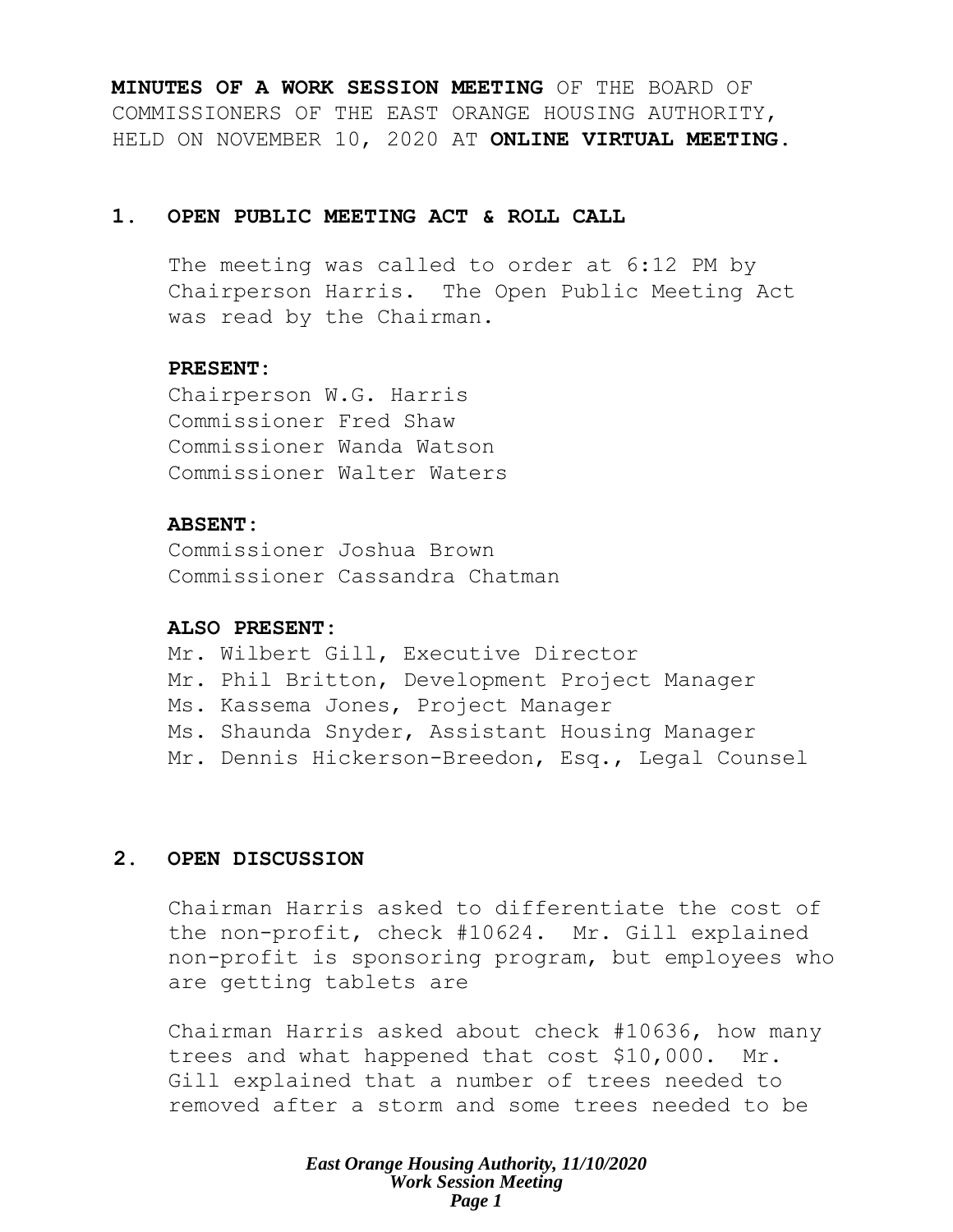pruned.

Chairman Harris asked about check #10645, was the dumpster for Walnut Street. Mr. Gill explained it was for Concord Towers.

Chairman Harris asked about check #10649, Andrea Little. Mr. Gill explained it is the deductible that needed to be paid. A bill was sent for it.

Commissioner Shaw asked about check D2200, how many feet of sidewalk needed to be repaired. Mr. Britton responded about 6 slabs of concrete, so approximately 25 feet.

Chairman Harris asked about a check for PTGH bills, #1586, is \$25,000 insurance a year correct. Mr. Gill responded that it is correct for two buildings.

Chairman Harris asked about check #1683 and 1684, is the EOHA responsible for the property taxes. Mr. Gill said it is not EOHA money and it's a separate bank account in another entity's name.

Commissioner Watson asked about the summary sheet listing, regarding Section 8 and Covid related expenses. Mr. Gill responded it goes under Section 8, not the general fund.

Chairman Harris asked about a lock on a door in one of the buildings. Ms. Snyder responded it was a faulty lock.

#### **3. ADJOURNMENT**

Work Session adjourned at 6:42 PM.

*East Orange Housing Authority, 11/10/2020 Work Session Meeting Page 2*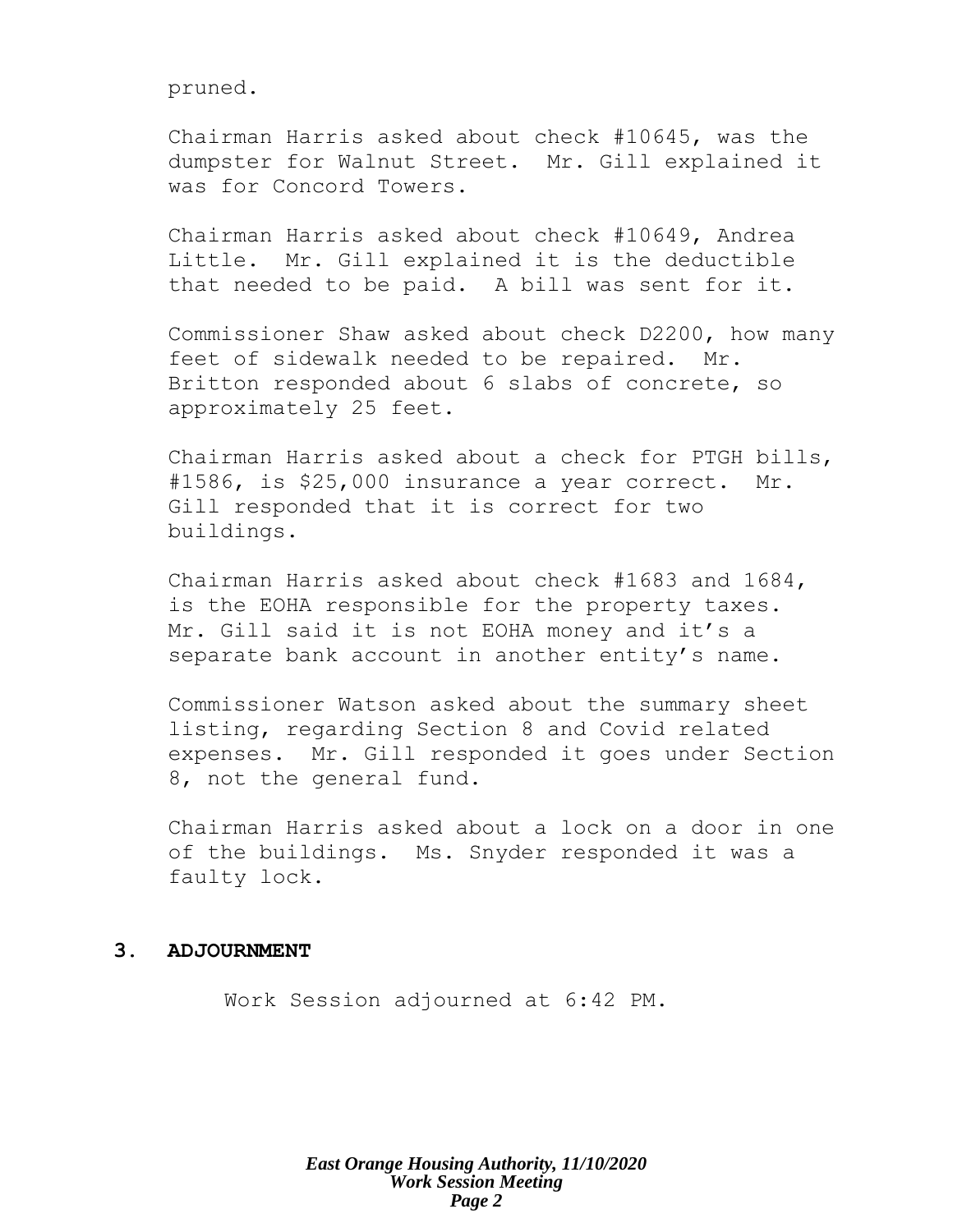**REGULAR MEETING** OF THE BOARD OF COMMISSIONERS OF THE EAST ORANGE HOUSING AUTHORITY, HELD ON NOVEMBER 10, 2020 VIA CONFERENCE CALL.

The Board of Commissioners of the Housing Authority of the City of East Orange met in a Regular Meeting, via conference call, on the  $10^{th}$  day of November, 2020. Chairperson W.G. Harris called the meeting to order at 7:06 PM.

The Chairman stated that this meeting is being conducted in conformity with the Open Public Meeting Act. Due to the Covid-19 pandemic, in lieu of a regular live meeting, the November 10, 2020 Board of Commissioners meeting will be conducted by conference call. The meeting will begin promptly at 7:00 PM, dial-in number: 201-479-3015, access code: 11875113#. The notice was posted on the EOHA website on November 6, 2020. The EOHA Mission Statement was read by the Recording Secretary.

### **PRESENT:**

Chairperson W.G. Harris Vice-Chairman Walter Waters Commissioner Wanda Watson Commissioner Cassandra Chatman Commissioner Fred Shaw

# **ABSENT:**

Commissioner Joshua Brown

#### **ALSO PRESENT:**

Mr. Wilbert Gill, Executive Director Ms. Elena Coley, Director of Operations Mr. Phil Britton, Development Project Manager Ms. Kassema Jones, Project Manager Ms. Shaunda Snyder, Assistant Housing Manager Mr. Dennis Hickerson-Breedon, Esq., Legal Counsel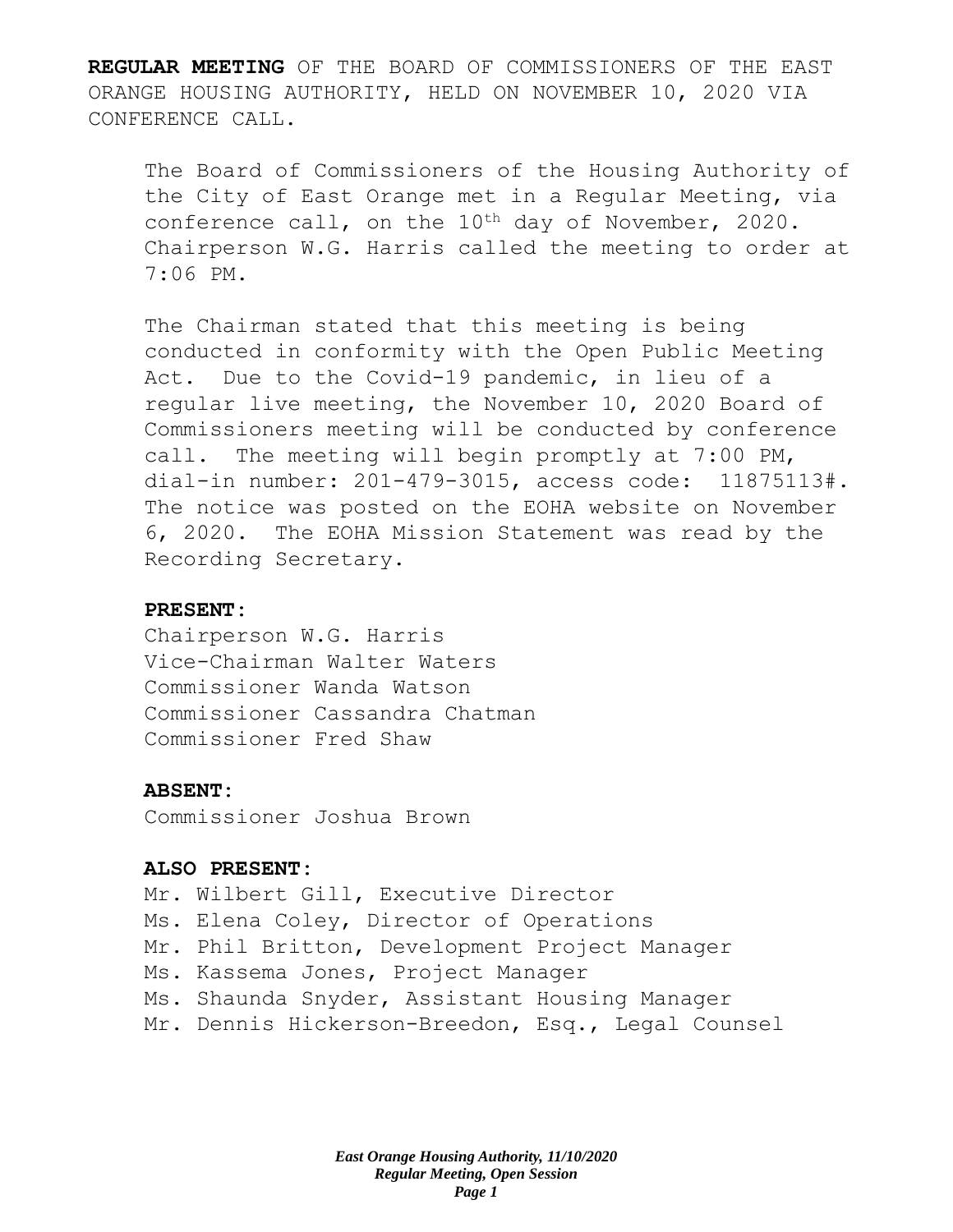#### **PUBLIC NOTICE OF REGULAR MEETING**

# **TO: BOARD OF COMMISSIONERS OF THE HOUSING AUTHORITY OF THE CITY OF EAST ORANGE, CITY CLERK OF EAST ORANGE, EAST ORANGE RECORD AND NEWARK STAR LEDGER**

Notice is hereby given pursuant to the Open Public Meetings Act, that a Regular Meeting of the Board of Commissioners of the Housing Authority of the City of East Orange, will be held on November 10, 2020, via conference call, for the purpose of acting upon:

# **2020-39 AUTHORIZING OR RATIFYING PAYMENT OF THE BILL LIST FOR THE MONTH OF OCTOBER 2020**

- **2020-40 RESOLUTION AUTHORIZING THE EXECUTIVE DIRECTOR TO RENEW THE ANNUAL AUTO COMMERCIAL INSURANCE COVERAGE WITH HOUSING AUTHORITY INSURANCE GROUP (HAI GROUP)**
- **2020-41 RESOLUTION APPROVING THE MEETING DATES FOR THE 2021 CALENDAR YEAR OF THE BOARD OF OMMISSIONERS OF THE HOUSING AUTHORITY OF THE CITY OF EAST ORANGE**
- **2020-42 RESOLUTION APPROVING HOLIDAY DATES FOR THE 2021 CALENDAR YEAR ON WHICH THE HOUSING AUTHORITY OF THE CITY OF EAST ORANGE WILL BE OFFICIALLY CLOSED**

And for the purpose of transacting any other business related hereto or which may properly come before each meeting.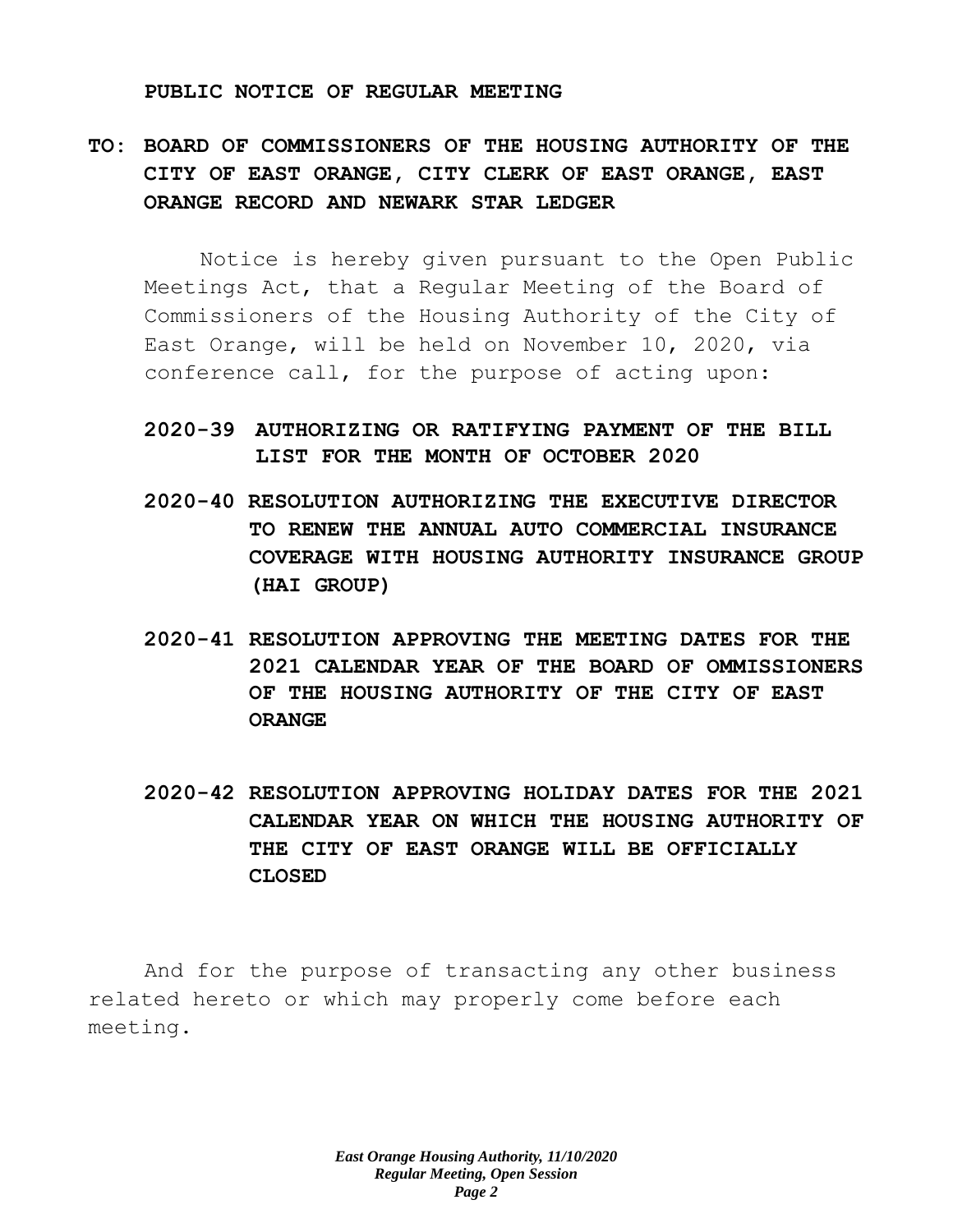#### 1. **OPEN PUBLIC MEETING ACT and ROLL CALL**

#### **PRESENT:**

Chairperson W.G. Harris Vice-Chairman Walter Waters Commissioner Wanda Watson Commissioner Fred Shaw Commissioner Cassandra Chatman

#### **ABSENT:**

Commissioner Joshua Brown

#### **ALSO PRESENT:**

Mr. Wilbert Gill, Executive Director Ms. Elena Coley, Director of Operations Mr. Phil Britton, Development Project Manager Ms. Kassema Jones, Project Manager Ms. Shaunda Snyder, Assistant Housing Manager Mr. Dennis Hickerson-Breedon, Esq., Legal Counsel

# **2. MINUTES**

**MOTION:** Commissioner Waters moved to approve the minutes of the previous meeting in October 2020. Commissioner Shaw seconded. There were no questions.

ROLL CALL:

Ayes: Chatman, Watson, Shaw, Waters, Harris. Nays: None. Abstentions: None.

The Resolution was approved 5-0-0.

#### **3. APPROVAL OF THE BILLS**

**MOTION:** Commissioner Chatman moved to approve the payment of September bills. Commissioner Waters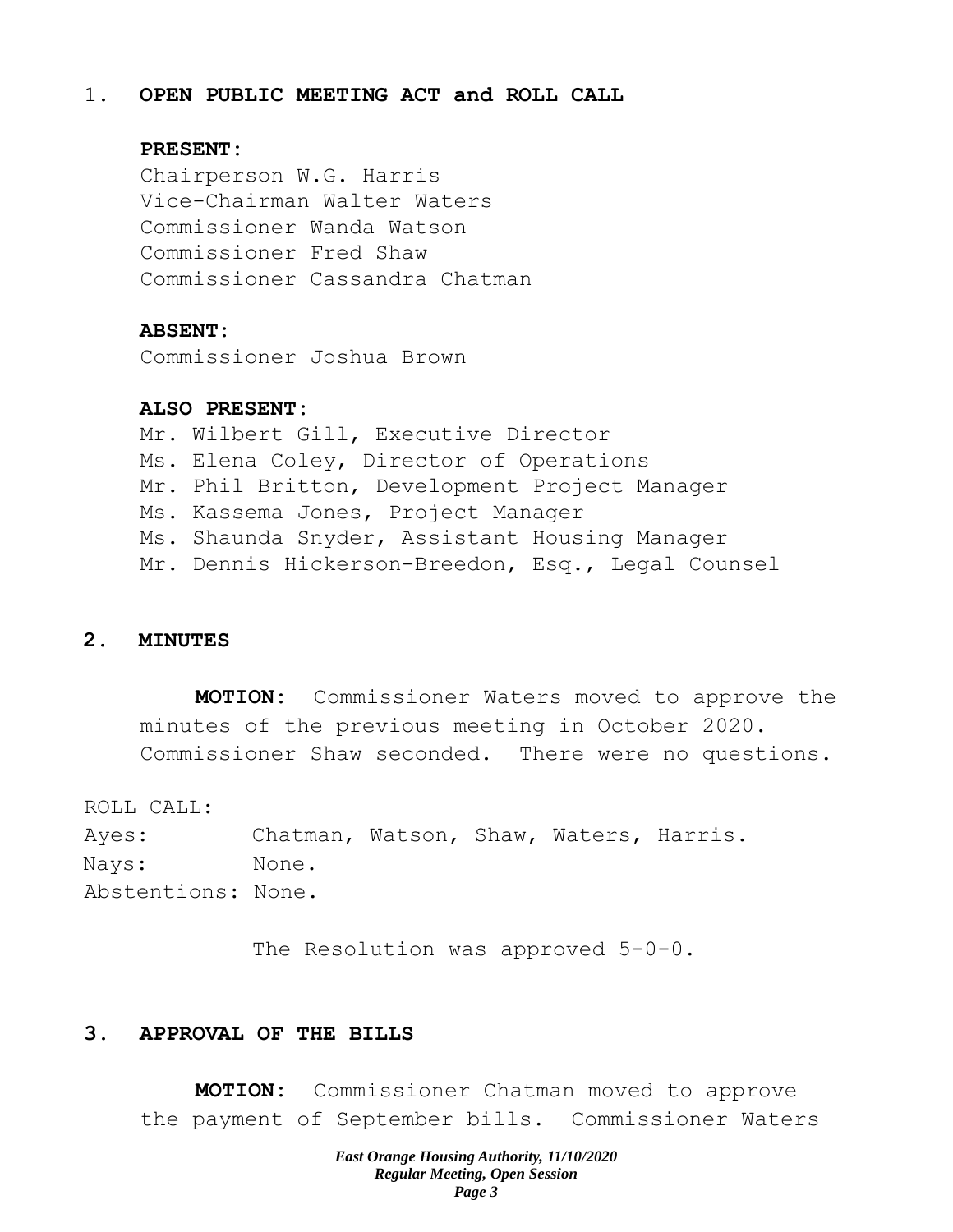seconded. There were no questions.

ROLL CALL: Ayes: Watson, Shaw, Chatman, Waters, Harris. Nays: None. Abstentions: None.

The Resolution was approved 5-0-0.

#### **4. VISITORS**

There were no visitors.

#### **5. REPORTS**

#### **COMMITTEE REPORTS**

**REAL ESTATE DEVELOPMENT:** There was no report. **FINANCE:** There was no report.

**BUILDINGS & GROUNDS:** There was no report.

**BY-LAWS & PROCUREMENT:** There was no report.

**PERSONNEL:** There was no report.

**NON-PROFIT COMMITTEE:** There was no report.

**EOHCDC BOARD OF DIRECTORS**: There was no report.

**LEGAL REPORT (Board Attorneys)**

There was no report.

#### **EXECUTIVE DIRECTOR**

*East Orange Housing Authority, 11/10/2020 Regular Meeting, Open Session Page 4*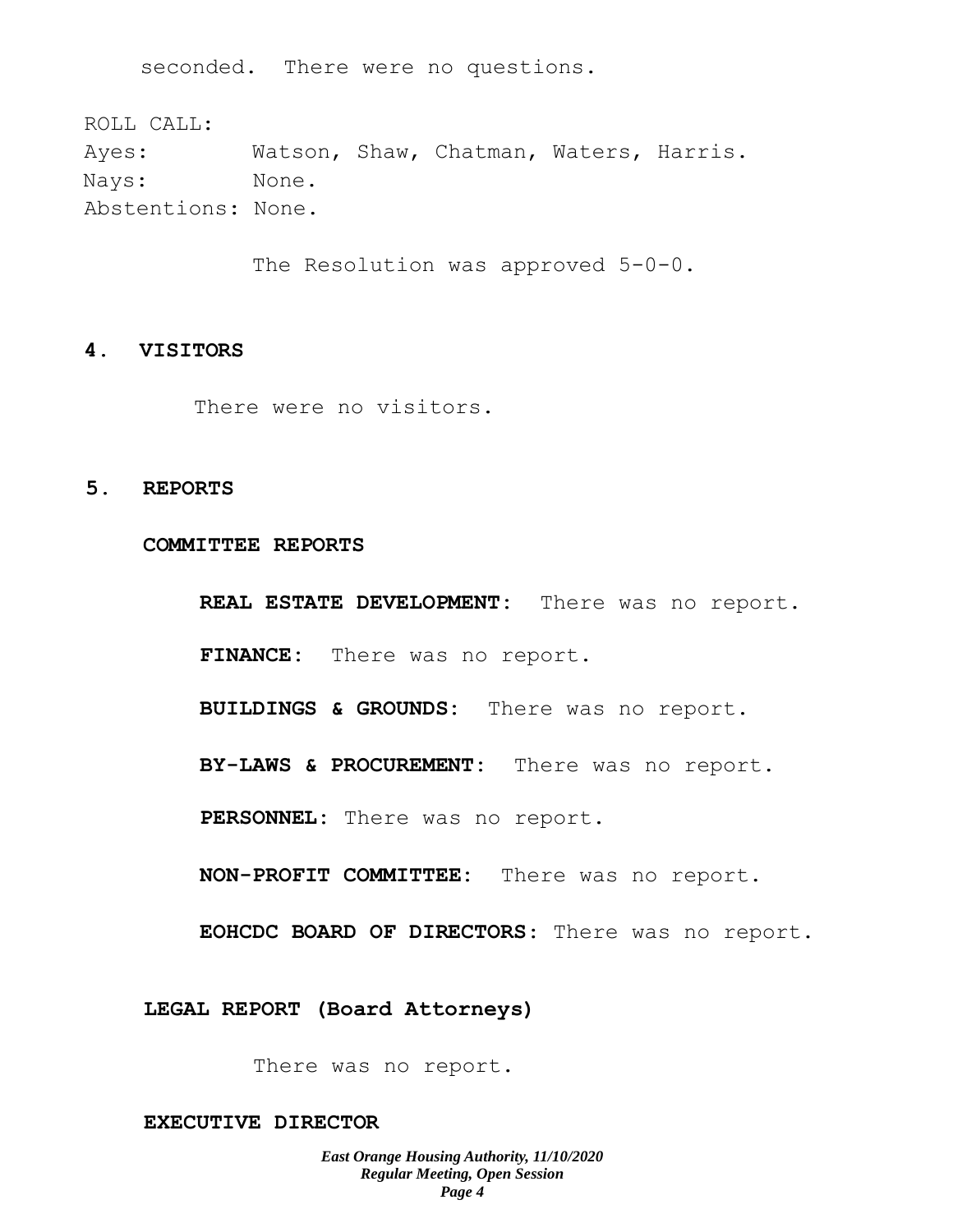The report stood. Mr. Gill highlighted his report, portions of the executive reports and answered questions from the Commissioners. Mr. Britton gave an update on the real estate development.

#### **6. OLD BUSINESS**

There was no Old Business.

#### **7. NEW BUSINESS**

There was no New Business.

#### **8. RESOLUTIONS**

# **2020-40 RESOLUTION AUTHORIZING THE EXECUTIVE DIRECTOR TO RENEW THE ANNUAL AUTO COMMERCIAL INSURANCE COVERAGE WITH HOUSING AUTHORITY INSURANCE GROUP (HAI GROUP)**

Commissioner Waters moved to approve. Commissioner Watson seconded. There were no questions.

ROLL CALL:

Ayes: Chatman, Watson, Shaw, Waters, Harris. Nays: None. Abstentions: None.

The Resolution was approved 5-0-0.

**2020-41 RESOLUTION APPROVING THE MEETING DATES FOR THE 2021 CALENDAR YEAR OF THE BOARD OF OMMISSIONERS OF THE HOUSING AUTHORITY OF THE CITY OF EAST**